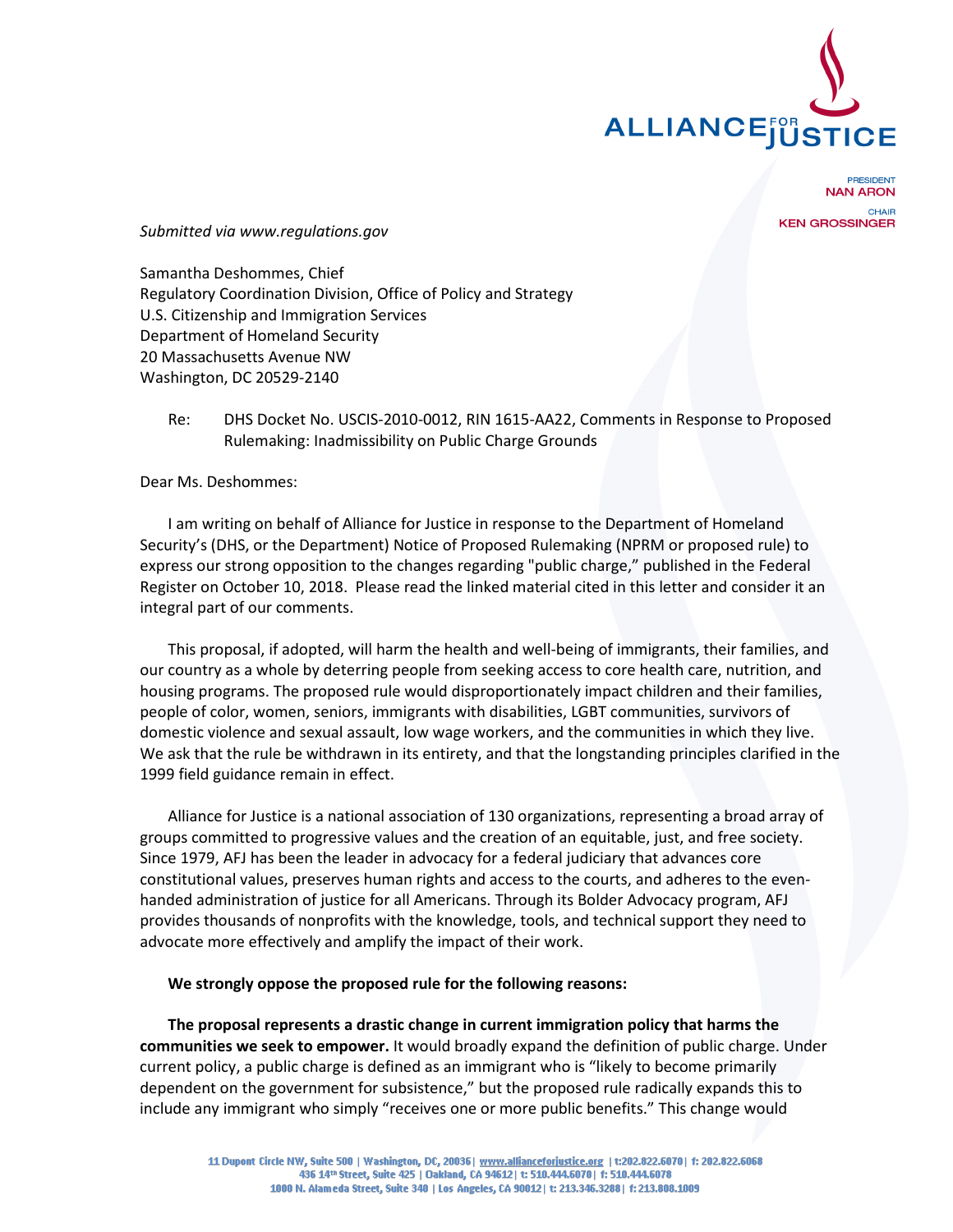dramatically increase the scope of who can be considered a public charge – and therefore denied permanent residence or an extension or renewal of a nonimmigrant visa – to include not just people who receive benefits as the main source of support, but also those who use safety net programs to supplement their earnings from low-wage work.

Under the 1999 guidance, only cash "welfare" assistance for income maintenance and government funded long-term institutional care can be taken into consideration in making a public charge determination, and only when it represents a person's primary source of support. If the proposed rule is finalized, however, immigration officials could consider a much wider range of government programs, including most Medicaid programs, housing assistance such as Section 8 housing vouchers, Project-based Section 8, or Public Housing, SNAP (Supplemental Nutrition Assistance Program, formerly Food Stamps) and even assistance for seniors who have amassed the work history needed to qualify for Medicare and who need help paying for prescription drugs.

The rule also makes other detrimental changes, such as introducing an unprecedented and arbitrary income test, and weighing negatively many factors that have never been relevant. For example, the proposed rule details how being a child or a senior, having a large family, or having a treatable medical condition, or a negative credit score could be held against immigrants seeking permanent legal status. The rule also indicates a preference for immigrants who speak English, which would mark a fundamental change from our nation's historic traditions. Because this rule targets family-based immigration as well as low and moderate wage workers, it will also have a disproportionate impact on people of color. All of these changes amount to a sea change in American policy towards immigration, counting wealth and income as the most important indicators of a person's future contribution.

**These massive changes are not only lacking in justification, but the NPRM itself acknowledges that the proposed rule would cause great harm to individuals, families, and communities. Yet it fails to adequately quantify these harms.** There is no problem with the existing guidance, and DHS has not shown any persuasive reason to expand the definition of "public charge." Rather, this rule appears to be motivated by a desire to change America's system of family-based immigration to instead give preference to the wealthy, in ways that the Administration has proposed through legislation and Congress has rejected.

## **1. Children and Families**

The proposed rule would be profoundly harmful to immigrants, their families, and the communities in which they live. It would cause —and has already caused — a chilling effect, as immigrant families are already afraid to seek programs that support their basic needs, even on a short-term basis. It could deter documented, working immigrants from using the programs their tax dollars help support, including health care, healthy, nutritious food, and secure housing. It would increase poverty and hunger, cause health needs to be neglected, and contribute to homelessness, preventing families from attaining economic security in the long run.

The fear created by these rules would extend far beyond immigrants who would be subject to the rule, harming entire communities as well as the infrastructure that serves them, such as schools,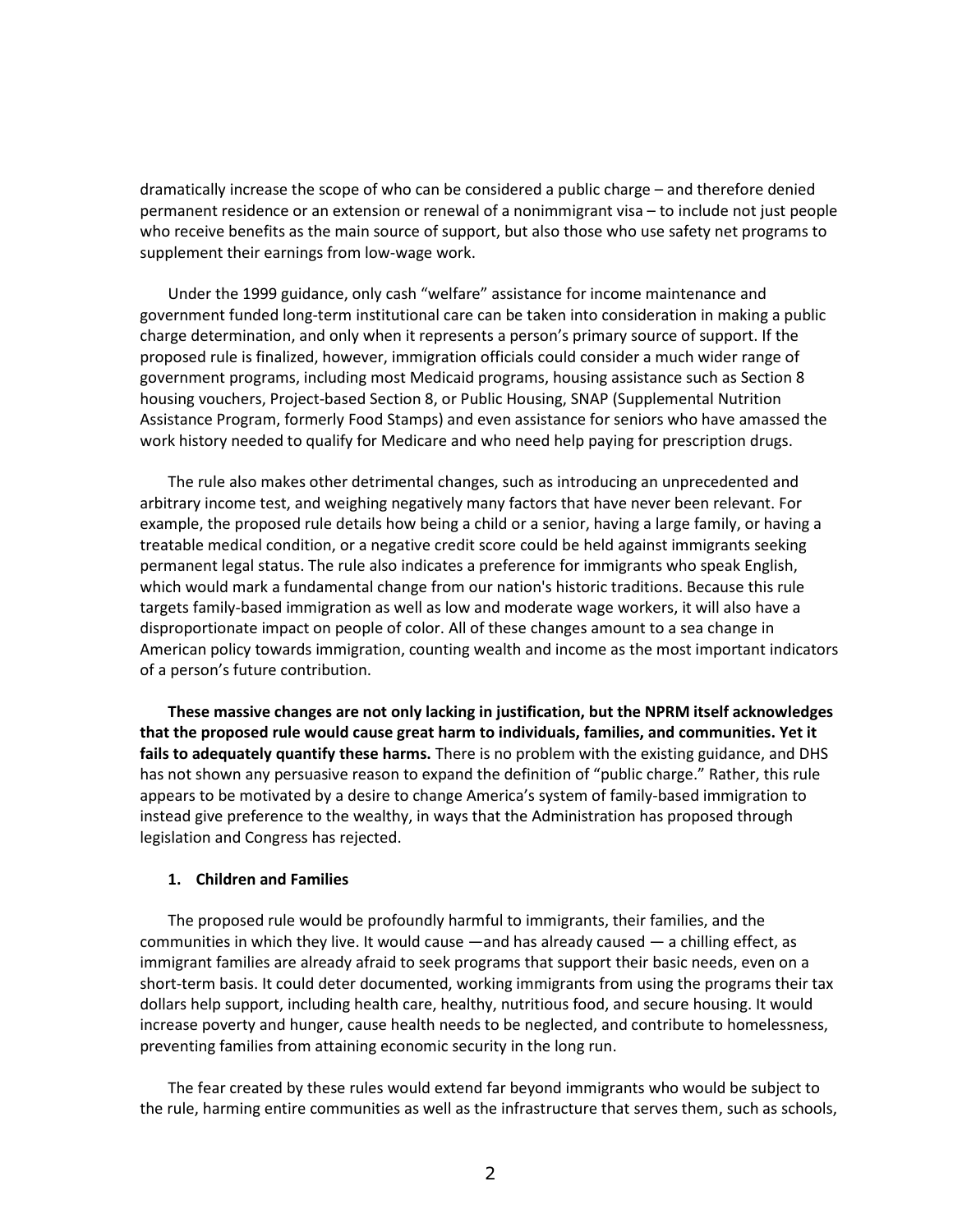hospitals, and clinics. All of these consequences are identified in the proposed rule itself, under costs; a substantial body of evidence demonstrates that they are highly significant and damaging.

Although the proposed rule claims that the public charge determination is supposed to be prospective, its effect will ultimately be retrospective, even though the use of public benefits is not dispositive of whether a family will use public benefits in the future. There is extensive research showing that generations improve their economic contributions over time, yet discouraging families from seeking health, nutrition, housing, or educational supports for their children will only make it harder for them to achieve economic security and self-sufficiency in the future.

The rule would be particularly harmful to the children of immigrant parents, regardless of their immigration or citizenship status. This is even acknowledged in the cost-benefit analysis of the proposal. The well-being of children is inseparable from the well-being of their parents and families. Children succeed when they are cared for by parents who can access needed health or mental health care, when their families have enough to eat, and have safe and affordable housing. On the other hand, when parents face financial or health challenges, they are likely to take a toll on the children as well.

# **2. People of Color**

The proposed rule will have a disproportionate impact on people of color. While people of color account for approximately 36% of the total U.S. population, of the 25.9 million people who would be potentially deterred from using public assistance by the proposed rule, approximately 90% are people from communities of color (23.2 million). Among people of color potentially chilled by the rule, an estimated 70% are Latino (18.3 million), 12% are Asian American and Pacific Islander (3.2 million), and 7% are Black people (1.8 million). Among people of color, approximately 33% of Latinos, 17% of Asian American and Pacific Islander, and 4% of Black people would be potentially chilled potentially by the proposed rule. $<sup>1</sup>$  $<sup>1</sup>$  $<sup>1</sup>$ </sup>

## **3. Women**

 $\overline{a}$ 

The proposed rule would be particularly harmful to women. It would force immigrant women into the untenable position of having to choose between caring for themselves and their families by seeking Medicaid, SNAP or other public benefits, or risking negatively impacting their immigration status. Moreover, it directly targets immigrant women's ability to make decisions about the structure of their families, particularly if or when to have children, by counting having a large family against them as part of the public charge determination.

<span id="page-2-0"></span><sup>1</sup> 2012-2016 5-Year American Community Survey Public Use Microdata Sample (ACS/PUMS); 20122016 5- Year American Community Survey (ACS) estimates accessed via American FactFinder; Missouri Census Data Center (MCDC) MABLE PUMA-County Crosswalk. Custom Tabulation by Manatt health, 9/30/2018. Found online at [https://www.manatt.com/Insights/Articles/2018/Public-Charge-Rule-Potentially-Chilled-Population.](https://www.manatt.com/Insights/Articles/2018/Public-Charge-Rule-Potentially-Chilled-Population)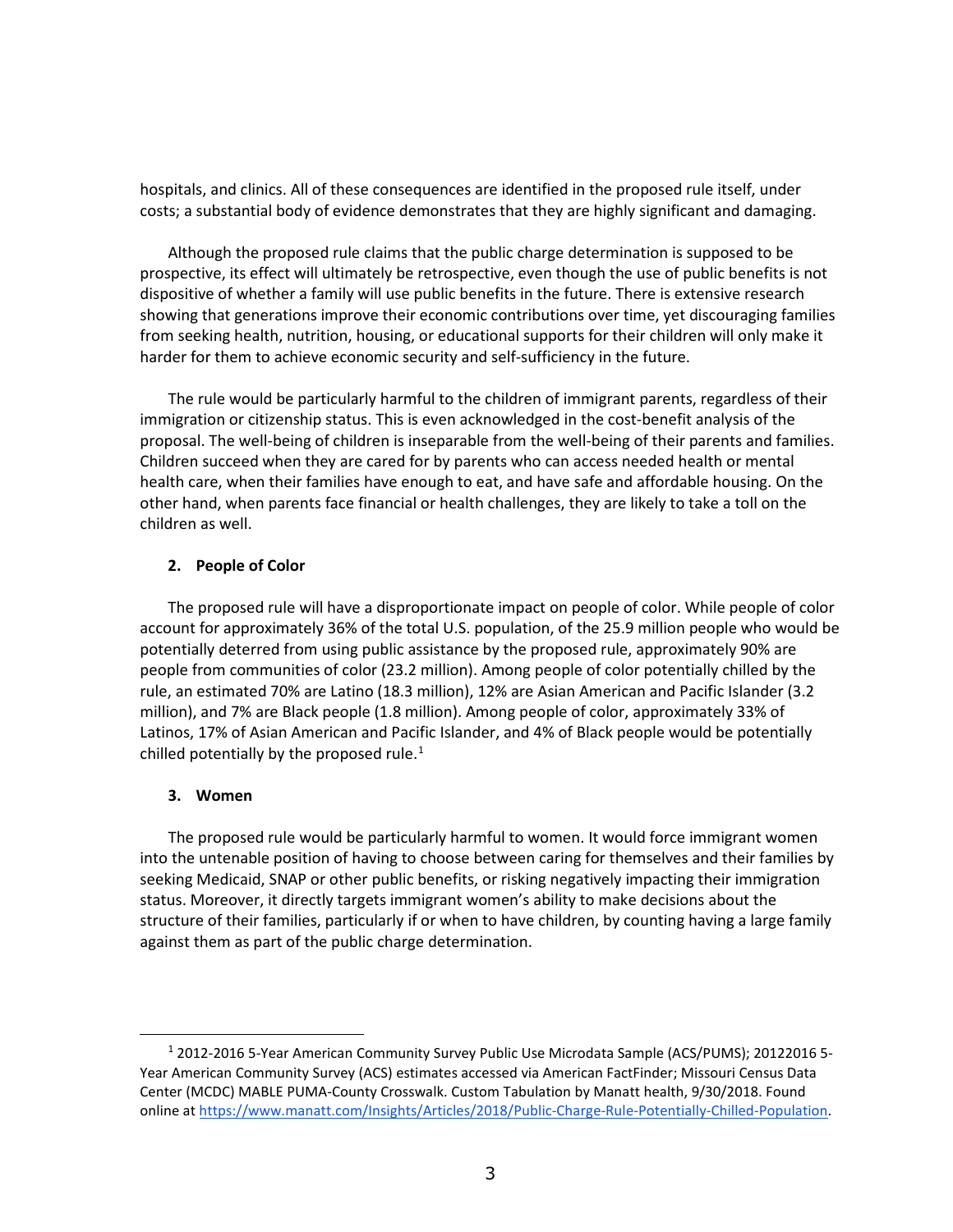#### **4. Seniors**

 $\ddot{ }$ 

If this rule were implemented, many U.S. citizens may no longer be able to welcome their own parents into the country. This is because it will be nearly impossible for older adults to pass the "public charge" test under the new criteria. Instead of recognizing the value of intergenerational families that support each other, the proposed rule callously labels parents and grandparents as a burden because of their age and health needs and ignores the critical roles many grandparents play in caring for their grandchildren and other family members, often enabling others to work. Furthermore, this rule will impact seniors living in immigrant families in the U.S. who will be afraid to access services they need. Over 1.1 million noncitizens age 62 and older live in low-income households, $2$  meaning they are likely to rely on public assistance programs to meet their basic needs.

The number of seniors in the United States who are immigrants is growing. Between 1990 and 2010, the number of immigrants age 65 and older grew from 2.7 million to nearly 5 million.<sup>[3](#page-3-1)</sup> This is due to aging of the immigrant population who arrived during the 1980s and 90s as well as the rise in naturalized citizens who sponsor their parents to immigrate to the U.S. In fact, the number of parents of U.S. citizens who have been admitted as legal permanent residents nearly tripled between 1994 and 2017 and now account for almost 15% of all admissions and almost 30% of family-based admissions.[4](#page-3-2)

Having health insurance is especially important for older adults. Medicare is a lifeline for most seniors, providing coverage for hospitals, doctors' visits, and prescription drugs, but many immigrant seniors are not eligible for Medicare. Moreover, many Medicare beneficiaries rely on other programs to help them afford out-of-pocket costs. Almost 1 in 3 Medicare beneficiaries enrolled in Part D prescription drug coverage get "Extra Help" with their premiums and copays through the low-income subsidy.<sup>[5](#page-3-3)</sup> Nearly 7 million seniors 65 and older are enrolled in both Medicare and Medicaid, and 1 in 5 Medicare beneficiaries relies on Medicaid to help them pay for Medicare premiums and

<span id="page-3-0"></span><sup>&</sup>lt;sup>2</sup> Manatt[,](https://www.manatt.com/Insights/Articles/2018/Public-Charge-Rule-Potentially-Chilled-Population#DataDashboard) Public Charge Proposed Rule: Potentially Chilled Population Data Dashboard (Oct. 11, 2018), [https://www.manatt.com/Insights/Articles/2018/Public-Charge-Rule-Potentially-Chilled-](https://www.manatt.com/Insights/Articles/2018/Public-Charge-Rule-Potentially-Chilled-Population#DataDashboard)[Population#DataDashboard](https://www.manatt.com/Insights/Articles/2018/Public-Charge-Rule-Potentially-Chilled-Population#DataDashboard)

<span id="page-3-1"></span> $3$  Jeanne Batalova, Migration Policy Institute, Senior Immigrants in the United States (May 30, 2012), <https://www.migrationpolicy.org/article/senior-immigrants-united-states>

<span id="page-3-2"></span><sup>4</sup> *Comparing* Dept. of Homeland Security, Office of Immigration Statistics, *2017 Yearbook of Immigration Statistics*, Table 7, *available a[t](http://www.dhs.gov/sites/default/files/publications/2016%20Yearbook%20of%20Immigration%20Statistics.pdf)*

[www.dhs.gov/sites/default/files/publications/2016%20Yearbook%20of%20Immigration%20Statistics.pdf](http://www.dhs.gov/sites/default/files/publications/2016%20Yearbook%20of%20Immigration%20Statistics.pdf) *with* Immigration & Naturalization Service, Office of Policy & Planning, *Legal Immigration, Fiscal Year 1997*, Table 1, *available a[t](http://www.dhs.gov/sites/default/files/publications/INS_AnnualReport_LegalImmigration_1997_1.pdf)* [www.dhs.gov/sites/default/files/publications/INS\\_AnnualReport\\_LegalImmigration\\_1997\\_1.pdf.](http://www.dhs.gov/sites/default/files/publications/INS_AnnualReport_LegalImmigration_1997_1.pdf); *see also* Stacy Torres and Xuemei Cao, New York Times, "The Immigrant Grandparents America Needs," (Aug. 20, 2018), *available at* [www.nytimes.com/2018/08/20/opinion/family-immigration-grandparents.html.](http://www.nytimes.com/2018/08/20/opinion/family-immigration-grandparents.html)

<span id="page-3-3"></span><sup>&</sup>lt;sup>5</sup> Kaiser Family Foundation, Medicare Part D in 2018: The Latest on Enrollment, Premiums, and Cost Sharing (May 17, 2018), *available at* [www.kff.org/medicare/issue-brief/medicare-part-d-in-2018-the-latest](http://www.kff.org/medicare/issue-brief/medicare-part-d-in-2018-the-latest-on-enrollment-premiums-and-cost-sharing/)[on-enrollment-premiums-and-cost-sharing/.](http://www.kff.org/medicare/issue-brief/medicare-part-d-in-2018-the-latest-on-enrollment-premiums-and-cost-sharing/)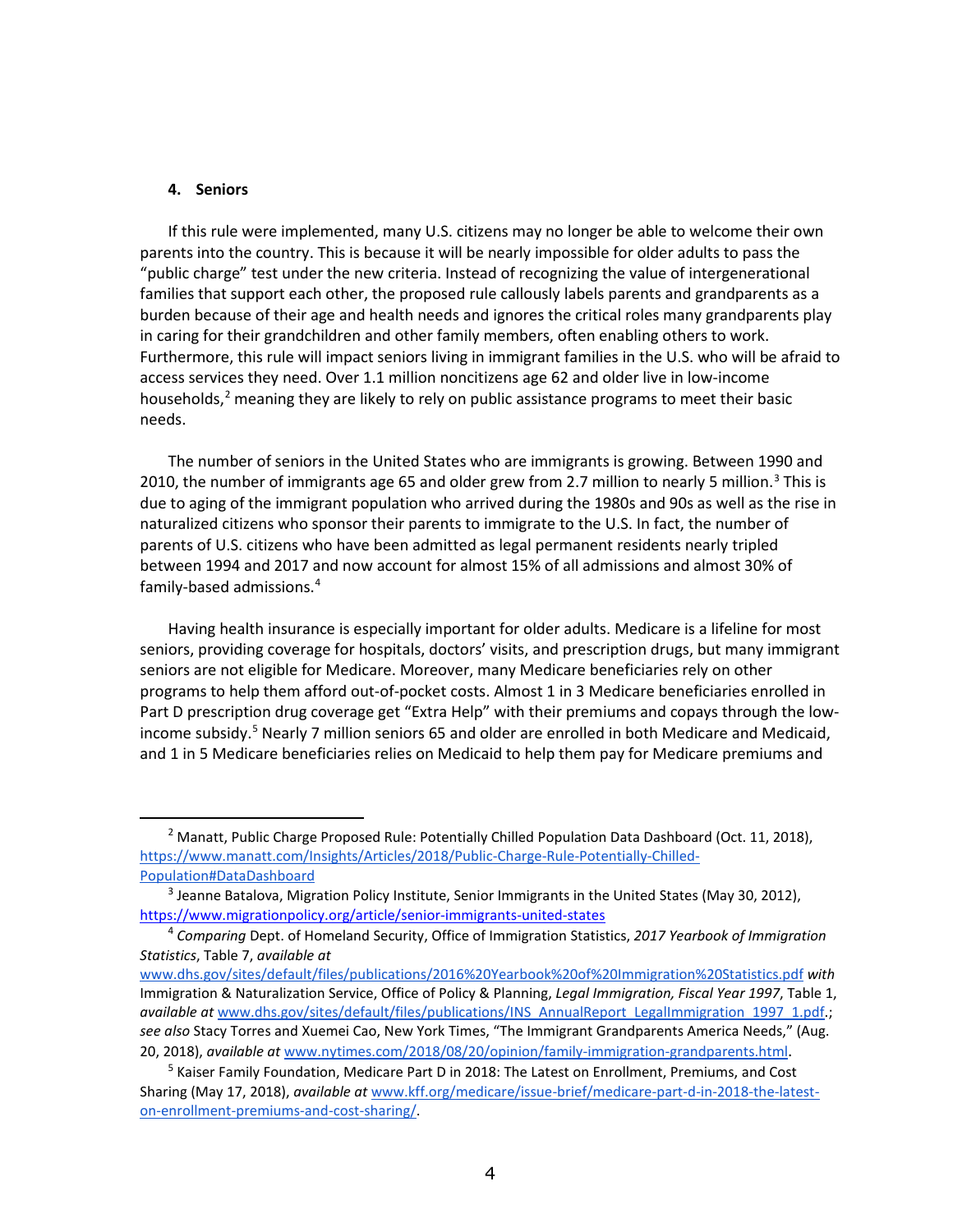cost-sharing.<sup>[6](#page-4-0)</sup> Medicaid is also critical for long-term care, home and community-based services, dental, transportation, and other services Medicare does not cover and older adults could otherwise not afford.

## **5. People with Disabilities**

The proposed rule would create significant hardships for and discriminate against immigrants with disabilities. The proposal would deny them an opportunity to benefit from an adjustment in their immigration status equal to that available to immigrants without disabilities.<sup>[7](#page-4-1)</sup> Under the proposal, the Department will consider a wide range of medical conditions, many of which constitute disabilities, as well as the existence of disability itself, in determining whether an immigrant is likely to become a public charge. Although DHS states that disability will not be the "sole factor," in that determination, the Department fails to offer any accommodation for individuals with disabilities and instead echoes the types of bias and "archaic attitudes" about disabilities that the Rehabilitation Act was meant to overcome.<sup>[8](#page-4-2)</sup>

The proposal would also discriminate against people with disabilities by defining an immigrant as a public charge for using (for the specified periods and amounts) non-cash benefits which individuals with disabilities rely on disproportionately, often due to their disability and the discrimination they experience because of it. For example, about one-third of adults under age 65 enrolled in Medicaid have a disability, compared with about 12% of adults in the general population. Many of these individuals are eligible for Medicaid precisely because of their disability. Likewise, more than one-quarter of people who use SNAP benefits for nutritional support are also disabled. Many of these individuals rely upon such benefits so that they can continue to work, stay healthy, and remain productive members of the community.

By deeming immigrants who use such programs as a public charge, the regulations will disparately harm individuals with disabilities and impede their ability to maintain the very selfsufficiency the Department purports to promote and which the Rehabilitation Act sought to ensure. Because many critical disability services are only available through Medicaid, the rule will prevent many people with disabilities from getting needed services that allow them to manage their medical conditions, participate in the workforce, and improve their situation over time.

# **6. LGBT Individuals and Families**

The proposed public charge regulation would have significant harmful effects on lesbian, gay, bisexual, and transgender (LGBT) immigrants and their families. There are an estimated 904,000

 $\overline{a}$ 

<span id="page-4-0"></span><sup>6</sup> Kaiser Family Foundation, Medicaid Enrollment by Age, [www.kff.org/medicaid/state-indicator/medicaid](http://www.kff.org/medicaid/state-indicator/medicaid-enrollment-by-age/?dataView=1¤tTimeframe=0&sortModel=%7B%22colId%22:%22Location%22,%22sort%22:%22asc%22%7D)[enrollment-by-](http://www.kff.org/medicaid/state-indicator/medicaid-enrollment-by-age/?dataView=1¤tTimeframe=0&sortModel=%7B%22colId%22:%22Location%22,%22sort%22:%22asc%22%7D)

<span id="page-4-2"></span><span id="page-4-1"></span>[age/?dataView=1&currentTimeframe=0&sortModel=%7B%22colId%22:%22Location%22,%22sort%22:%22asc](http://www.kff.org/medicaid/state-indicator/medicaid-enrollment-by-age/?dataView=1¤tTimeframe=0&sortModel=%7B%22colId%22:%22Location%22,%22sort%22:%22asc%22%7D) [%22%7D](http://www.kff.org/medicaid/state-indicator/medicaid-enrollment-by-age/?dataView=1¤tTimeframe=0&sortModel=%7B%22colId%22:%22Location%22,%22sort%22:%22asc%22%7D)

 $76$  CFR 15.30(b)(1)(ii), (iii), (iv)

<sup>8</sup> School Bd. of Nassau Cty. v. Arline, 480 U.S. 273, 279 (1987).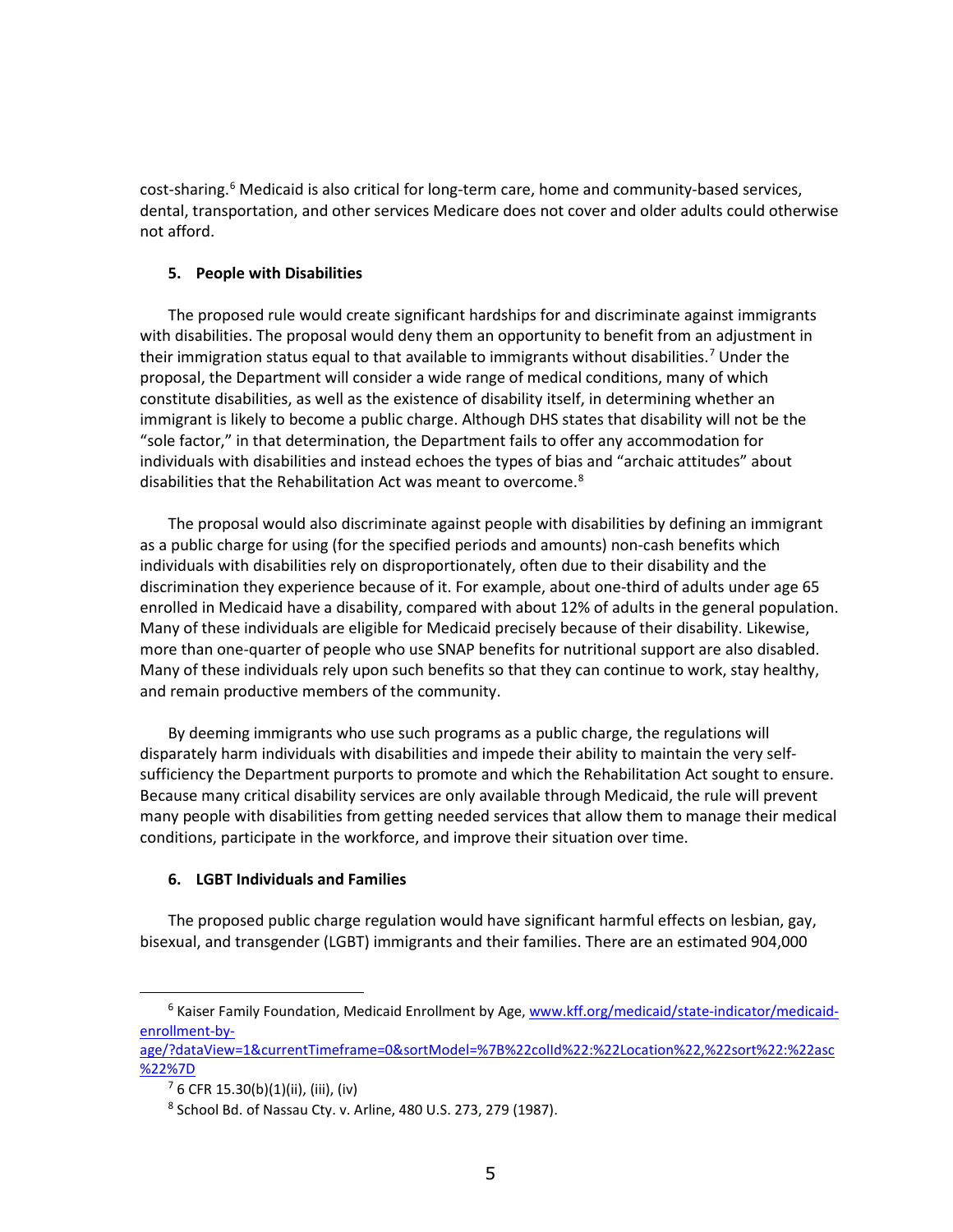LGBT immigrants living throughout the U.S. $9$  While there are no specific data collected or reported by the Departments of Homeland Security or State about LGBT immigrants, LGBT individuals always have, and will continue to use family-based, employment-based, and other available categories to apply for lawful permanent residence in the U.S. For example, LGBT immigrants in same-sex marriages are recognized as spouses under U.S. immigration law after the 2013 U.S. Supreme Court decision in *U.S. v. Windsor*. LGBT individuals with higher education and skills often are able to use employment-based visas to work in multi-national and domestic corporations that welcome and support diverse employees, including LGBT employees. Since the 1990's, LGBT refugees who are fleeing persecution based on their sexual orientation or gender identity have been able to find legal protection in the U.S., but often face many hurdles in proving their claims to persecution.

Similar to other immigrants, not all LGBT immigrants and their families have achieved economic success and financial security. Many LGBT immigrants and their families struggle economically and use some of the government programs that would make them ineligible for permanent residence under the proposed rule. As an intersectional subset of both the immigrant and LGBT populations, it is likely that tens of thousands of LGBT immigrants and their families, including those with U.S. citizen children, are using Medicaid, SNAP, and other government programs to assist themselves and their families with health insurance, nutrition, and other supports. For example, an estimated 11% of LGBT adults ages 18-64 use Medicaid as their health insurance program.<sup>[10](#page-5-1)</sup> An estimated 27% of LGBT adults ages 18-44 use SNAP, with higher utilization rates among racial and ethnic minority LGBT adults and those with children.<sup>[11](#page-5-2)</sup> Some subset of these LGBT adults are LGBT immigrants and their families, who will be impacted by the proposed public charge regulation.

Moreover, because of continuing discrimination based on their sexual orientation and gender identity, LGBT immigrants, similar to all LGBT individuals, face additional challenges in accessing and maintaining education, employment, housing, and health care, and may be more likely to need assistance with basic family supports such as health insurance and nutrition programs. The multiple and intersectional identities of LGBT immigrants means they are more likely to face discrimination that restricts educational, employment, and other opportunities. These cumulative and compounding experiences of discrimination make transgender immigrants particularly vulnerable.

# **7. Survivors of Domestic Violence and Sexual Assault**

<span id="page-5-0"></span> $\ddot{ }$ 

The public charge rule will have a detrimental impact on survivors of domestic violence and sexual assault and their ability to obtain and maintain safety after suffering abuse. While survivors seeking immigration status are exempt from the application of the public charge ground of inadmissibility when adjusting through the VAWA or U pathways*, i.e, see* INA 212(a)(4)(E), and

<sup>&</sup>lt;sup>9</sup> Gates GJ. LGBT Adult Immigrants in the United States, The Williams Institute, 2013, at: <https://williamsinstitute.law.ucla.edu/wp-content/uploads/LGBTImmigrants-Gates-Mar-2013.pdf>  $10$  Conron KJ, Goldberg SK. LGBT Adults on Medicaid, The Williams Institute, 2018, at:

<https://williamsinstitute.law.ucla.edu/wp-content/uploads/LGBT-Medicaid.pdf>

<span id="page-5-2"></span><span id="page-5-1"></span> $11$  Brown TNT, Romero AP, Gates GJ. Food Insecurity and SNAP Participation in the LGBT Community, The Williams Institute, 2016, at[: https://williamsinstitute.law.ucla.edu/wpcontent/uploads/Food-](https://williamsinstitute.law.ucla.edu/wpcontent/uploads/Food-Insecurity-and-SNAP-Participation-in-the-LGBT-Community.pdf)[Insecurity-and-SNAP-Participation-in-the-LGBT-Community.pdf](https://williamsinstitute.law.ucla.edu/wpcontent/uploads/Food-Insecurity-and-SNAP-Participation-in-the-LGBT-Community.pdf)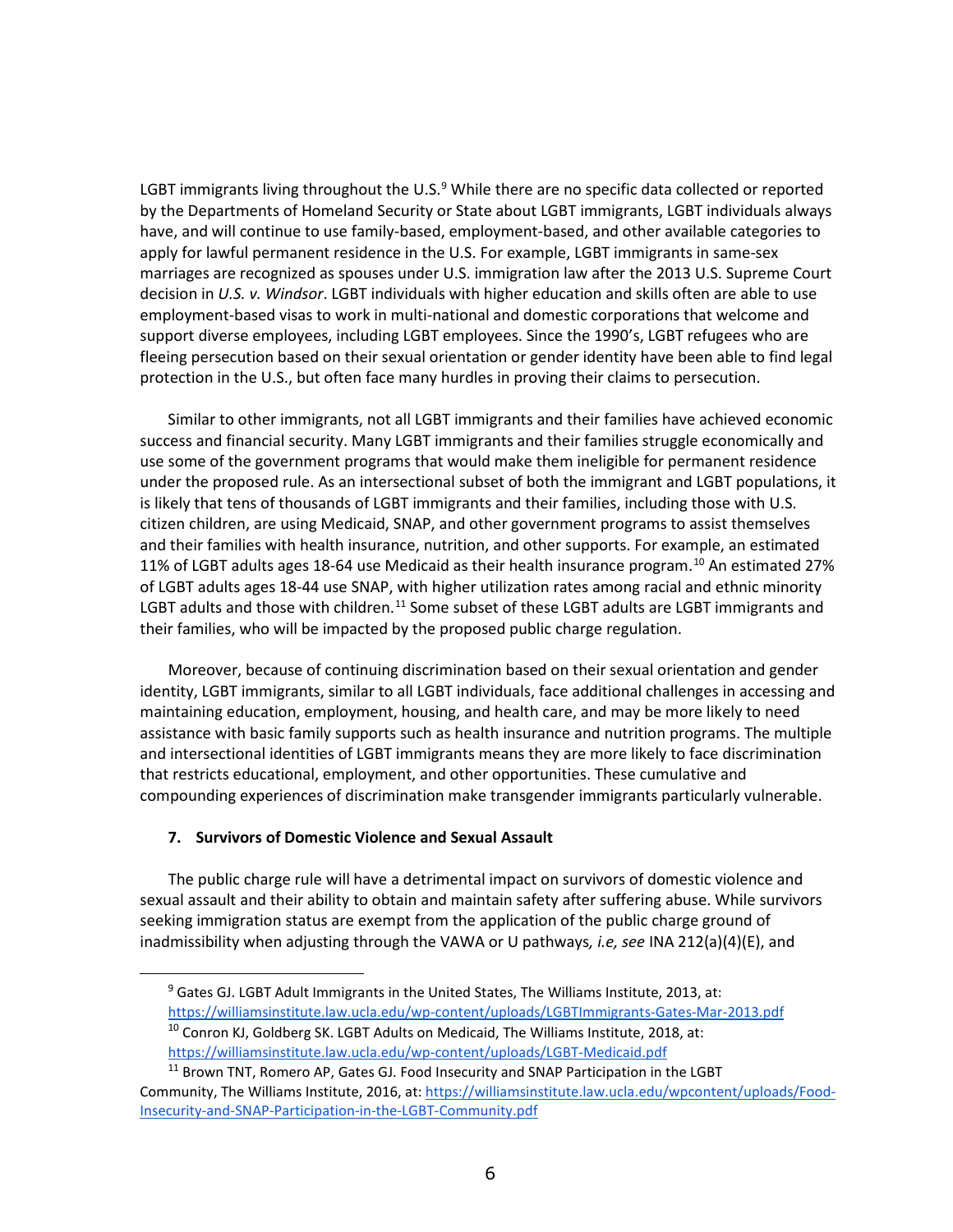proposed 8 CFR 212.25, many survivors of domestic violence and sexual assault and their family members do not seek immigration status in those categories. The proposed rule will harm not only individuals who are seeking immigration status or entry into the United States, but also U.S.- born survivors or those who already have lawful status in households where family members will be seeking entry or immigration status in the future.

Access to health care, housing, food assistance, and other safety net benefits play a pivotal role in helping survivors overcome domestic violence and sexual assault. Survivors should not be discouraged from seeking economic security programs to escape abuse or recover from the trauma they've experienced.

While domestic violence and sexual assault occur across the socio-economic spectrum, there are unique challenges and barriers at the intersection of gender-based violence and economic hardship. Abuse can cause poverty: survivors who might not have previously been considered low-income may experience financial hardship, because the consequences of abuse may undermine their ability to work or maintain their housing, health, or otherwise access financial security.<sup>[12](#page-6-0)</sup> For example, many abusive partners, in order to exercise control over their partners and their children, will actively seek to prevent and sabotage their partner from attaining economic independence or stability by limiting their access to financial resources, interfering with employment, ruining credit, and more.<sup>[13](#page-6-1)</sup> Sexual assault survivors may be forced to leave their housing and/or employment as a result of the violence, and become even more at risk for sexual violence as a result.<sup>[14](#page-6-2)</sup> In these instances, the public charge rule's primary focus, for example, on the health, financial status, family size, and education, on the applicant for admission will unduly punish victims for the consequences of abuse they've faced. Not only does this undermine federal and state policies to support survivors, by discouraging them from accessing critical services, but it exacerbates the harmful impacts of the abuse and possibly keeps people trapped in abusive situations.

Nutrition, health care, and housing programs benefits are a necessity for survivors of domestic violence and sexual assault, allowing them to rebuild their lives after violence. In a 2017 survey of service providers working with victims of violence, over 88% of respondents said that SNAP is a very critical resource for a significant number of domestic violence and sexual assault victims. Specifically, nearly 80% of respondents reported that most domestic violence victims rely on SNAP to help address their basic needs and to establish safety and stability, and 55% of respondents said

 $\ddot{ }$ 

<span id="page-6-0"></span><sup>12</sup> See, e.g., Eleanor Lyon, *Welfare, Poverty and Abused Women: New Research and its Implications*, National Resource Center on Domestic Violence (Oct. 2000), available at [https://vawnet.org/material/welfare-poverty-and-abused-women-new-research-and-its-implications;](https://vawnet.org/material/welfare-poverty-and-abused-women-new-research-and-its-implications)

<span id="page-6-1"></span><sup>&</sup>lt;sup>13</sup> See, e.g., Postmus, J. L., Plummer, S. B., McMahon, S., Murshid, N. S., & and Mi Sung Kim, M. S.(2012). Understanding economic abuse in the lives of survivors. Journal of Interpersonal Violence, 27(3),411–430., Adams, A, Sullivan,C, Bybee, D, & Greeson, M. (2008), Development of the scale of economic abuse *Violence Against Women*, 13, 563-588.<br><sup>14</sup> See, e.g., Loya, R. M. (2014) Rape as an economic crime: The impact of sexual violence on survivor's

<span id="page-6-2"></span>employment and economic well-being. Journal of Interpersonal Violence, 30 (16), 2793- 2813.doi:10.1177/0886260514554291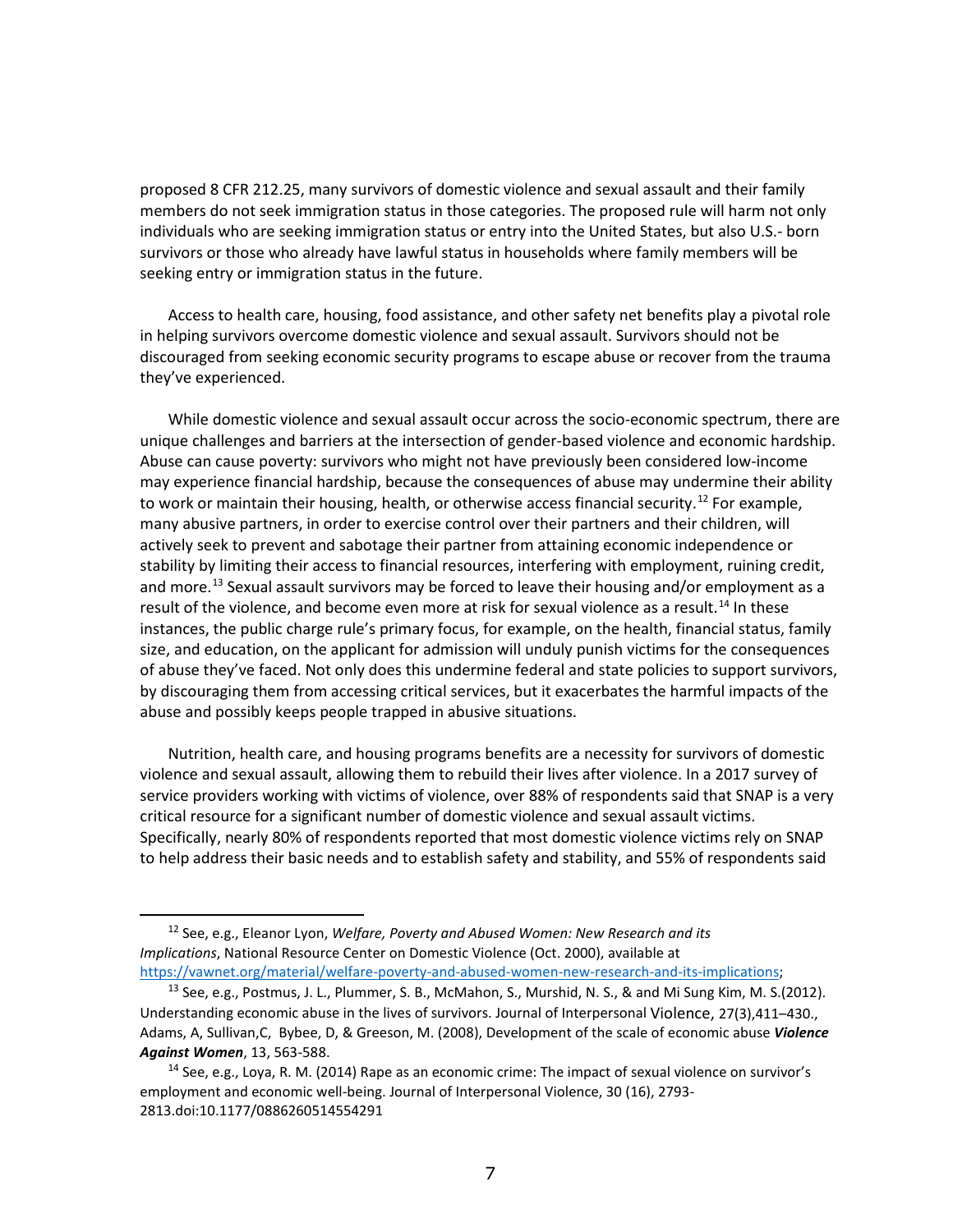the same is true of most sexual assault victims.<sup>[15](#page-7-0)</sup> Access to assistance programs is an important factor in survivors' decision-making about whether and how they can afford to leave a dangerous situation, and in planning how to keep themselves and their children healthy, well, and housed.<sup>[16](#page-7-1)</sup> As this data illustrates, publicly-funded resources are imperative for women's safety.<sup>[17](#page-7-2)</sup> The Centers for Disease Control has concluded that improving financial security for individuals and families can help reduce and prevent intimate partner violence.<sup>[18](#page-7-3)</sup> This rule will make it more likely that survivors are either compelled back into an abusive relationship, or face destitution and homelessness.

### **8. Low Wage Workers**

 $\overline{a}$ 

The proposed rule would be profoundly harmful to low-wage workers. The proposed rule assumes that there are two categories of people, independent workers and dependent benefit recipients, that the two groups don't overlap, and that people don't move between the two. However, due to the nature of low-wage work, there is a lot of overlap between workers and people who receive benefits. Many employers don't pay workers enough, they provide few if any benefits, and they don't provide opportunities for advancement or career growth. This is particularly true for women and people of color. In 2016, approximately 24% of workers in the United States earned poverty-level wages.<sup>[19](#page-7-4)</sup> The Federal Poverty Level in [20](#page-7-5)16 for a family of four was \$24,300<sup>20</sup> and in 2018 it is \$25,100.<sup>[21](#page-7-6)</sup>

Lyon, E., Bradshaw, J., & Menard, A. (2011). *Meeting Survivors' Needs through Non-Residential Domestic Violence Services & Supports: Results of a Multi-State Study.* Harrisburg, PA: National Resource Center on Domestic Violence. At: [http://www.vawnet.org/Assoc\\_Files\\_VAWnet/DVServicesStudy-FINALReport2011.pdf;](http://www.vawnet.org/Assoc_Files_VAWnet/DVServicesStudy-FINALReport2011.pdf) Kimerling, R., Alvarez, J., Pavao, J., Mack. K. P., Smith, M. W., & Baumrind. N. (2009). *Unemployment Among Women: Examining the Relationship of Physical and Psychological Intimate Partner Violence and Posttraumatic Stress Disorder.* Journal of Interpersonal Violence**,** Vol. 24, No. 3, at 450-463.

<https://www.cdc.gov/violenceprevention/pdf/ipv-technicalpackages.pdf>

<span id="page-7-0"></span><sup>15</sup> Goodman, S. *The Difference Between Surviving and Not Surviving: Public Benefits Programs and Domestic and Sexual Violence Victims' Economic Security* (Jan. 2018), available at [https://vawnet.org/material/difference-between-surviving-and-not-surviving-public-benefits-programs-and](https://vawnet.org/material/difference-between-surviving-and-not-surviving-public-benefits-programs-and-domestic-and)[domestic-and](https://vawnet.org/material/difference-between-surviving-and-not-surviving-public-benefits-programs-and-domestic-and)

<span id="page-7-1"></span><sup>&</sup>lt;sup>16</sup> Lyon, E., Lane, S., & Menard, A. (2008). Meeting Survivors' needs: A multi-state study of domestic violence shelter experiences. Washington, DC: National Institute of Justice. At: [http://www.vawnet.org/Assoc\\_Files\\_VAWnet/MeetingSurvivorsNeeds-FullReport.pdf;](http://new.vawnet.org/Assoc_Files_VAWnet/MeetingSurvivorsNeeds-FullReport.pdf)

<span id="page-7-2"></span><sup>17</sup> Eleanor Lyon, *supra,* Note 1("Several studies in the past ten to fifteen years have documented the importance of economic resources for battered women's decision-making").

<span id="page-7-3"></span><sup>&</sup>lt;sup>18</sup> Centers for Disease Control (2017). Preventing Intimate Partner Violence Across the Lifespan: A Technical Package of Programs, Policies, and Practices. Available at

<span id="page-7-6"></span><span id="page-7-5"></span><span id="page-7-4"></span><sup>19</sup> Economic Policy Institute, *State of Working America Data Library*, "Poverty Level Wages," Updated February 13, 2017. [https://www.epi.org/data/#?subject=povwage;](https://www.epi.org/data/#?subject=povwage) [CPS ORG](https://www.epi.org/data/#cpsorg) | Census Bureau (poverty threshold).

<sup>20</sup> <https://aspe.hhs.gov/prior-hhs-poverty-guidelines-and-federal-register-references>

<sup>21</sup> <https://aspe.hhs.gov/poverty-guidelines>